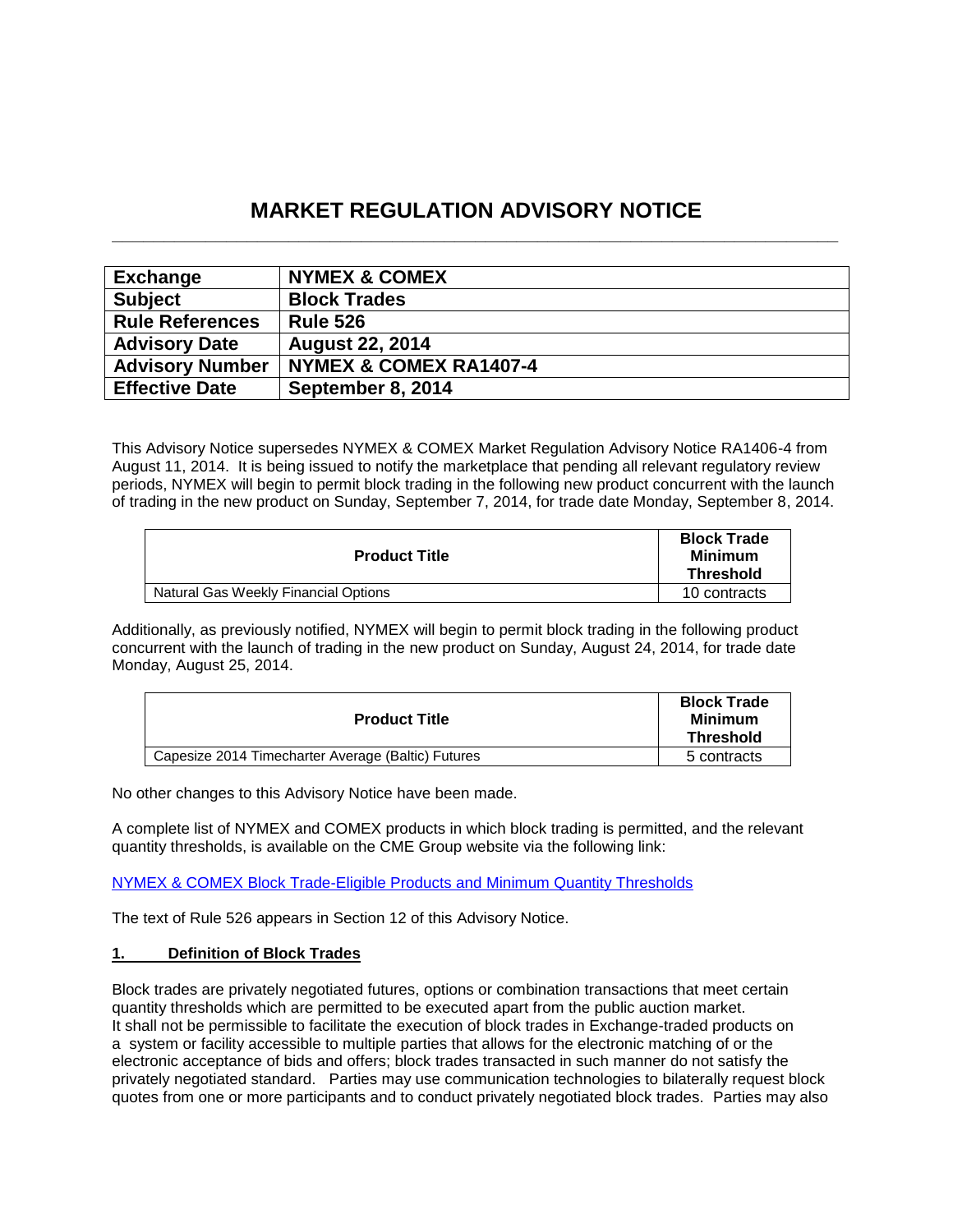NYMEX & COMEX RA1407-4 August 22, 2014 Page 2 of 7

utilize technologies supported by third parties which allow for the electronic posting of indicative block markets displayed to multiple market participants. However, block trades executed between parties on the basis of such electronically displayed indicative markets may be transacted only through direct bilateral communications involving the broker, where applicable, and the parties to the trade. All block trades are subject to the conditions set forth in NYMEX and COMEX Rule 526 and in this Advisory Notice.

# **2. Participation in Block Trades**

Each party to a block trade must be an Eligible Contract Participant as that term is defined in Section 1a of the Commodity Exchange Act. Eligible Contract Participants generally include exchange members and member firms, broker/dealers, government entities, pension funds, commodity pools, corporations, investment companies, insurance companies, depository institutions and high net-worth individuals. Commodity trading advisors and investment advisors who are registered or exempt from registration, and foreign persons performing a similar role and subject as such to foreign regulation, may participate in block transactions provided they have total assets under management exceeding \$25 million and the block trade is suitable for their customers.

A customer order may be executed by means of a block trade only if the customer has specified that the order be executed as a block trade.

Orders may not be bunched to meet the minimum block quantity thresholds.

# **3. Time and Prices of Block Trades**

Block trades may be executed at any time, including times during which the public auction market is closed.

Block trades must be transacted at prices that are **"fair and reasonable"** in light of (i) the size of the transaction, (ii) the prices and sizes of other transactions in the same contract at the relevant time, (iii) the prices and sizes of transactions in other relevant markets, including, without limitation, the underlying cash market or related futures markets, at the relevant time, and (iv) the circumstances of the markets or the parties to the block trade.

The trade price must be consistent with the minimum tick increment for the market in question. Additionally, each outright transaction and each leg of any block eligible spread or combination trade must be executed at a single price.

Block trade prices are reported independently of transaction prices in the regular market and are not included as part of the daily trading range. Block trade prices do not elect conditional orders (e.g. stop orders) or otherwise affect orders in the regular market.

### **4. Block Trade Minimum Quantities for Outrights, Spreads and Combinations**

The block trade minimum quantity requirements for outright futures and options are set forth in the list of block trade eligible products which is available on the CME Group website via the following link:

### [NYMEX & COMEX Block Trade-Eligible Products and Minimum Quantity Thresholds](http://www.cmegroup.com/clearing/trading-practices/NYMEX-COMEXblock-trade.html)

a) Intra-Commodity Futures Spreads and Futures Combinations and Intra-Commodity Options Spreads and Options Combinations

These spreads and combination transactions may be executed as block trades provided that the sum of the quantities of the legs of the transaction meets the minimum block quantity threshold.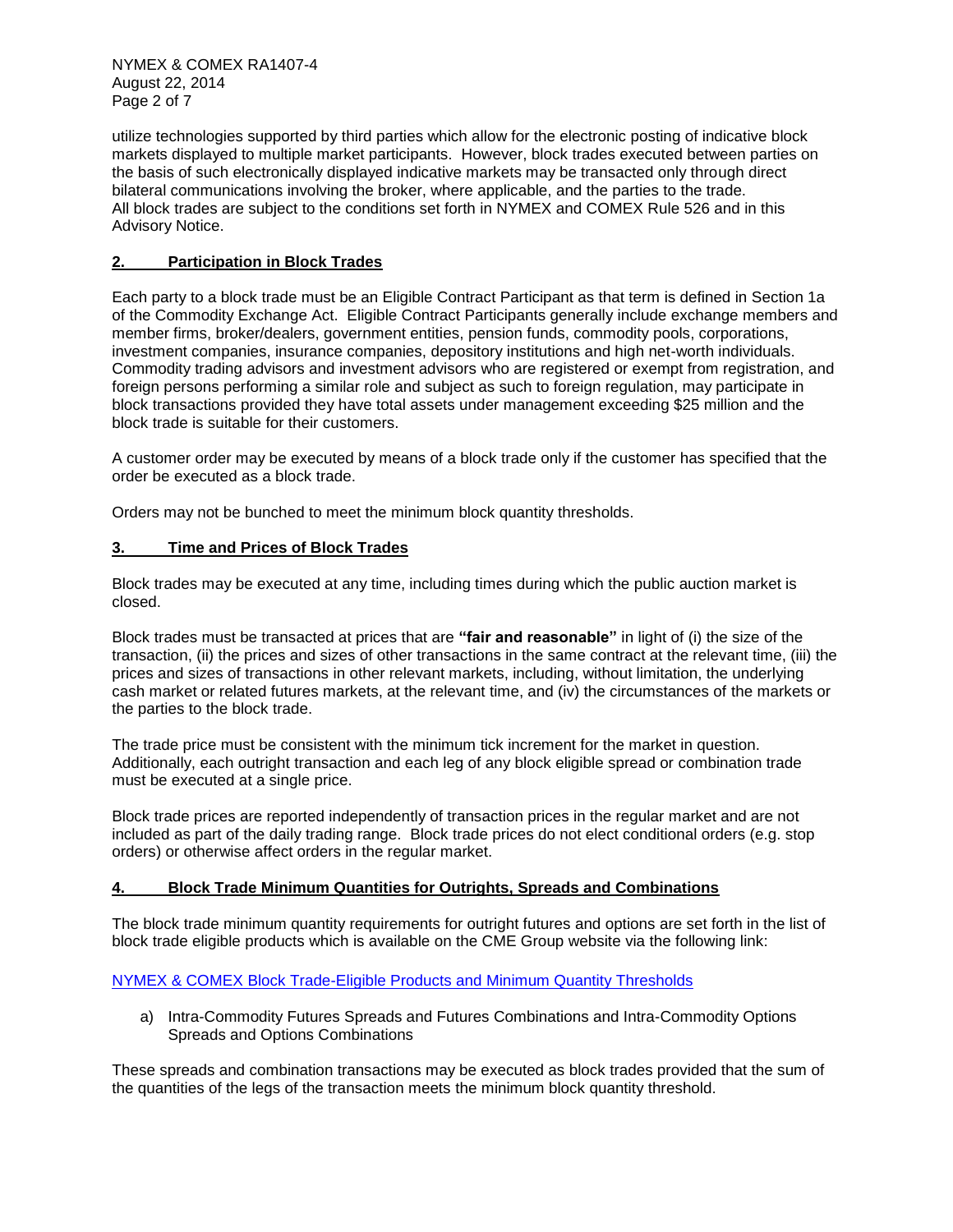b) Inter-Commodity Futures Spreads and Futures Combinations and Inter-Commodity Options Spreads and Options Combinations

These spreads and combination transactions may be executed as block trades provided that the sum of the quantities of the legs of the transaction meets the larger of the threshold requirements for the underlying products.

c) Options/Futures Spreads

Options/futures spreads may be executed as block trades provided that the options component of the spread meets the minimum quantity threshold for the outright option or option combination and the quantity of futures executed is consistent with the delta of the options component of the spread.

# **5. TAS & TAM Block Trades**

Certain block-eligible futures contract months may be executed as block trades and assigned the current day's settlement price or any valid price increment ten ticks higher or lower than the settlement price ("TAS block trades"). Certain block-eligible futures contract months may also be executed as block trades and assigned the current day's marker price or any valid price increment ten ticks higher or lower than the marker price ("TAM block trades").

Additionally, intra-commodity calendar spreads may be executed as TAS or TAM block trades provided that the underlying spread is eligible for TAS or TAM trading. Please refer to the most recent Advisory Notice on TAS and TAM transactions for the list of products, contract months and spreads for which TAS or TAM pricing is permitted.

The pricing of the legs of a TAS or TAM calendar spread block trade will be calculated as follows:

- The nearby leg of the spread will always be priced at the settlement or marker price, as applicable, for that contract month.
- The far leg of the spread will be priced at the settlement or marker price, as applicable, for that contract **minus** the allowable TAS or TAM price increment traded (–10 through +10), except in circumstances where the traded TAS or TAM price is the actual settlement or marker price of the contract.

TAS block trades, including eligible TAS calendar spread block trades, may not be executed on the last day of trading in an expiring contract.

The products and contract months in which TAS and TAM block trades are permitted are set forth in the list of block trade eligible products which is available on the CME Group website via the following link: NYMEX & COMEX Block [Trade-Eligible Products and Minimum Quantity Thresholds](http://www.cmegroup.com/clearing/trading-practices/NYMEX-COMEXblock-trade.html)

# **6. Block Trade Price Reporting Requirements**

### a) Time Requirements

Block trades in the following list of products must be price reported to the exchange within **five minutes** of the transaction.

- Brent Crude Oil Penultimate Financial futures (BB)
- Brent Crude Oil Last Day Financial futures (BZ)
- Light Sweet Crude Oil futures (CL)
- Gulf Coast Sour Crude Oil futures (MB)
- New York Harbor ULSD Heating Oil futures (HO)
- Henry Hub Natural Gas futures (NG)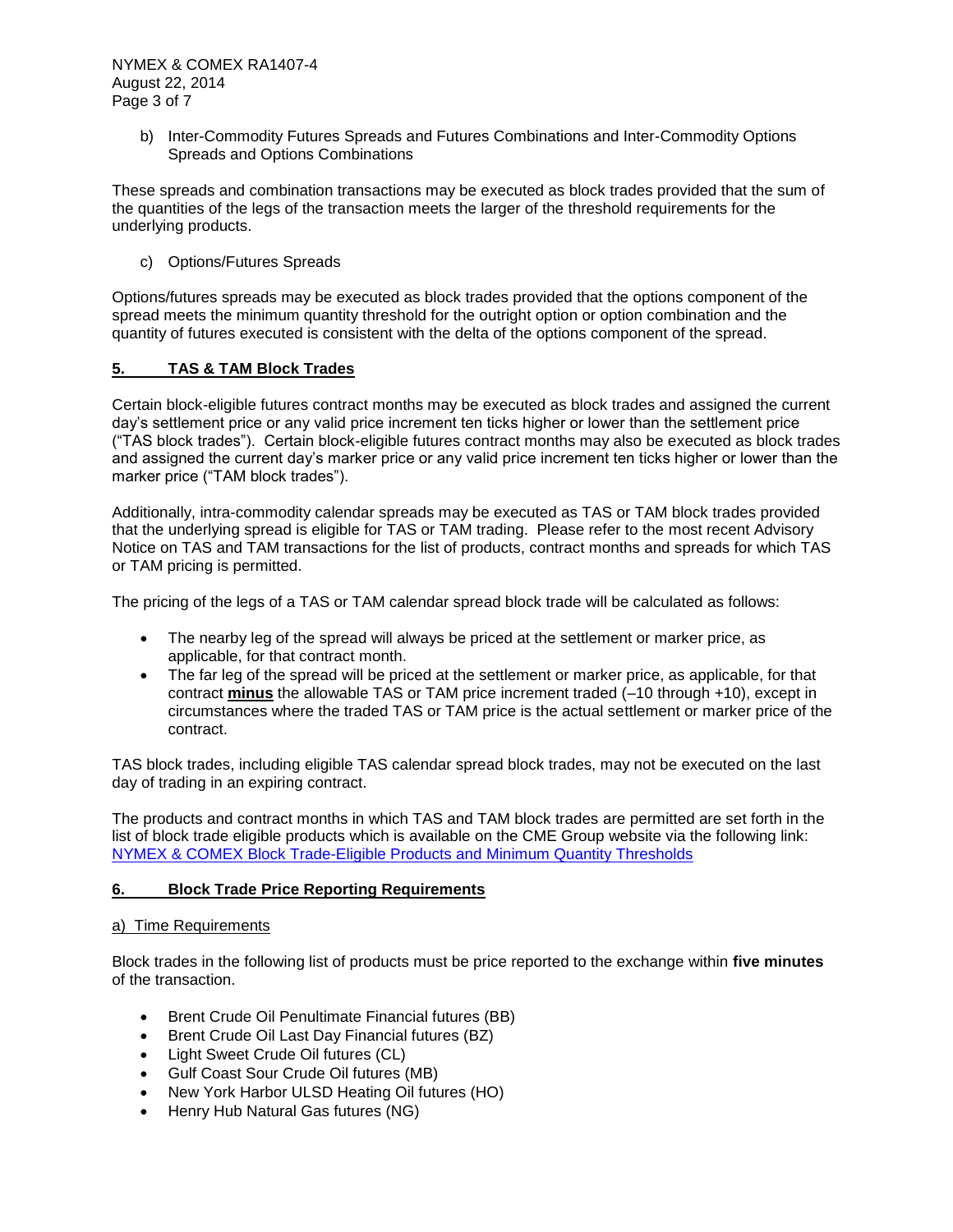NYMEX & COMEX RA1407-4 August 22, 2014 Page 4 of 7

- RBOB Gasoline futures (RB)
- NYMEX Cocoa, Coffee, Cotton and No. 11 Sugar futures (CJ, KT, TT and YO)
- Gold futures (GC)
- Silver futures (SI)
- Copper futures (HG)

Block trades in all other block-eligible NYMEX and COMEX products must be price reported to the exchange within **15 minutes** of the transaction. If the block transaction involves a spread or combination that includes certain legs subject to a five minute reporting requirement and other legs subject to a 15 minute reporting requirement, the reporting requirement for the transaction will be 15 minutes.

### b) Reporting Obligation

Price reporting obligations are the responsibility of the seller, unless otherwise agreed to by the principal counterparties to the block trade; however, in the case of a brokered transaction, the price reporting obligation is the responsibility of the broker handling the block trade, unless otherwise agreed to by the principal counterparties to the block trade. For purposes of the foregoing, the term "seller" refers to the principal counterparty acting as the seller of the block trade.

The failure to submit timely, accurate and complete block trade reports may subject the party responsible for the reporting obligation to disciplinary action. Parties shall not be sanctioned for block reporting infractions deemed to arise from factors beyond the reporting party's control (e.g. the block trade fails the CME ClearPort automated credit check.)

#### c) Reporting Methods

Block trades must be price reported to the exchange via one of the methods described below:

### i) CME ClearPort

Block trades may be electronically submitted directly to CME Clearing via CME ClearPort. Block trades may also be price reported to the CME ClearPort Facilitation Desk by calling **1.800.438.8616**  or via email at [FacDesk@cmegroup.com.](mailto:FacDesk@cmegroup.com) In either case, all of the data and information elements required in d) below must be submitted.

For information on reporting block trades through CME ClearPort, please contact customer service at 1.800.438.8616 or via email at [ClearPort@cmegroup.com.](mailto:ClearPort@cmegroup.com)

### ii) CME Direct

Block Trades may be electronically submitted to CME Clearing via entry on the CME Direct platform, which will satisfy the price reporting requirement. The CME Direct platform is directly connected to CME ClearPort. For information on submitting Block Trades through CME Direct, please contact CME Direct Support at [CMEDirectSupport@cmegroup.com.](mailto:CMEDirectSupport@cmegroup.com)

### iii) Trading Floor

Block trades negotiated on the trading floor may either be electronically submitted directly to CME Clearing via CME ClearPort pursuant to i) above or may be price reported to exchange staff at the Master Pulpit.

### d) Information Required when Reporting Block Trades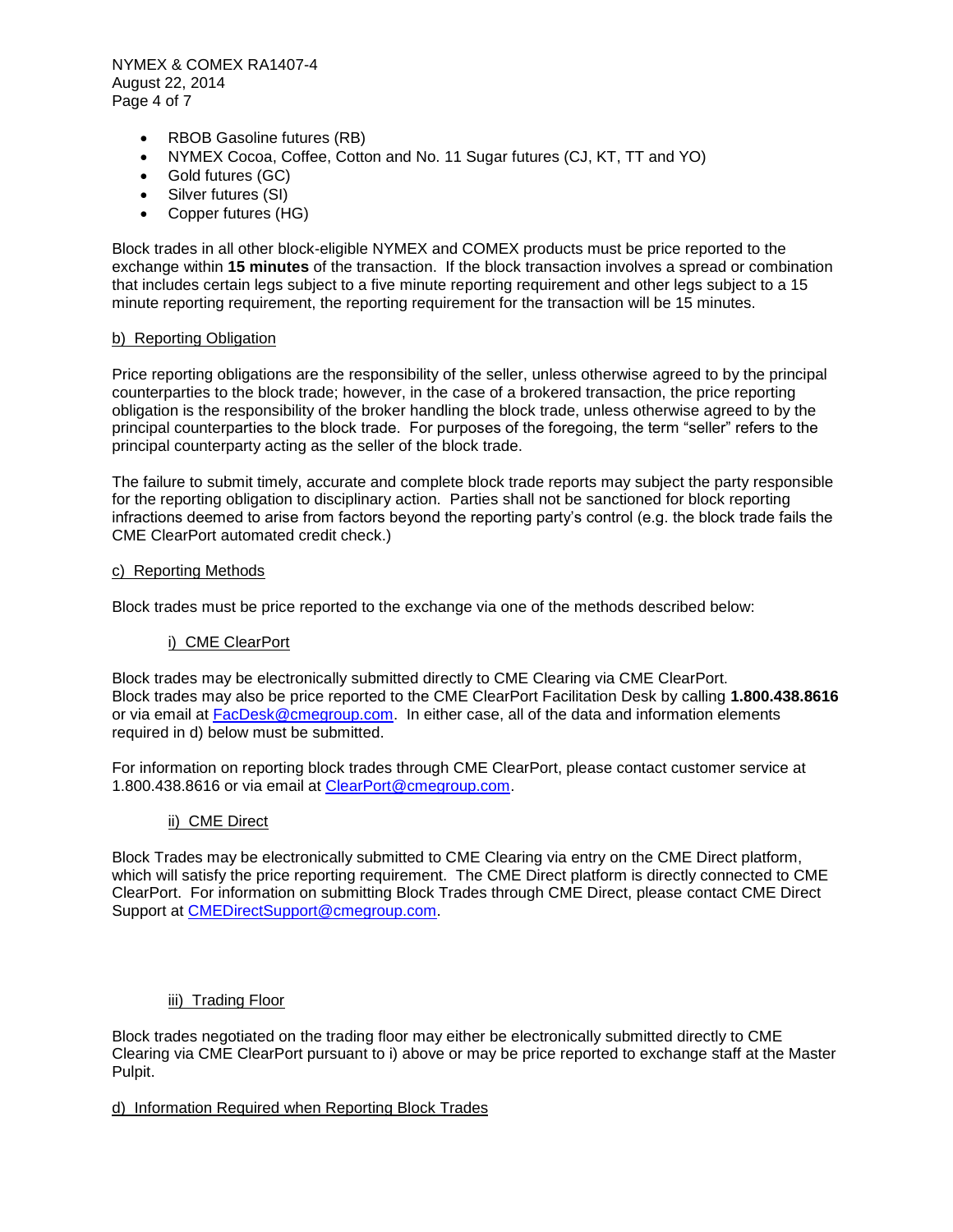When reporting a block trade, the following information will be required:

- Contract, contract month and contract year for futures, and, additionally for options, strike price and put or call designation;
- Quantity of the trade or, for spreads and combinations, the quantity of each leg of the trade;
- Price of the trade or, for spreads and combinations, the price of each leg of the trade;
- Buyer's clearing firm and seller's clearing firm;
- Name and phone number of the party reporting the trade (for block trades reported on the trading floor or reported via telephone or email to the CME ClearPort Facilitation Desk);
- For block trades reported via phone or email to the CME ClearPort Facilitation Desk, counterparty name and contact information must also be provided for trade verification purposes; and
- Execution time (to the nearest minute in Eastern Time) of the trade. The execution time is the time at which the trade was consummated.

Market participants must exercise diligence in accurately reporting the execution time of the block trade. The reporting of inaccurate execution times may result in disciplinary action.

# **7. Block Trade Submission Requirements to CME Clearing**

Block trades price reported to Exchange staff at the Master Pulpit on the trading floor must be entered by the seller or his designated representative into the CME clearing system within 30 minutes of execution and must contain the material terms of the trade, including the allocation to the correct clearing firm unless the trade will clear at the seller's qualifying clearing member firm. Within 30 minutes after entry by the seller, the buyer or his designated representative must enter into the CME clearing system a time of execution for the trade, note any disagreement with any of the terms of the trade entered by the seller, and allocate the trade to the correct clearing firm unless the trade will clear at the buyer's qualifying clearing member firm. When reporting spread or combination transactions, each leg must be entered individually. Separate submission to the CME clearing system is not required in the event that the block trade is directly entered into CME ClearPort, CME Direct or reported to the CME ClearPort Facilitation Desk.

### **8. Block Trade Recordkeeping**

Complete order records for block trades must be created and maintained pursuant to Rule 536 and CFTC Regulations. Additionally, the time of execution of the block trade must also be recorded for all block trades.

### **9. Dissemination of Block Trade Information**

The date, execution time, contract month, price and quantity of block trades are displayed on the CME Group website at the following link: [Block Trades.](http://www.cmegroup.com/tools-information/blocktrades.html)

Block trade prices are published separately from transactions in the regular market.

Block trade volume is also identified in the daily volume reports published by the exchange.

### **10. Use of Nonpublic Information Regarding Block Trades**

Parties involved in the solicitation or negotiation of a block trade may not disclose the details of those communications to any other party for any purpose other than to facilitate the execution of the block trade. Parties privy to nonpublic information regarding a consummated block trade may not disclose such information to any other party prior to the public report of the block trade by the Exchange. A broker negotiating a block trade on behalf of a customer may disclose the identity of the customer to potential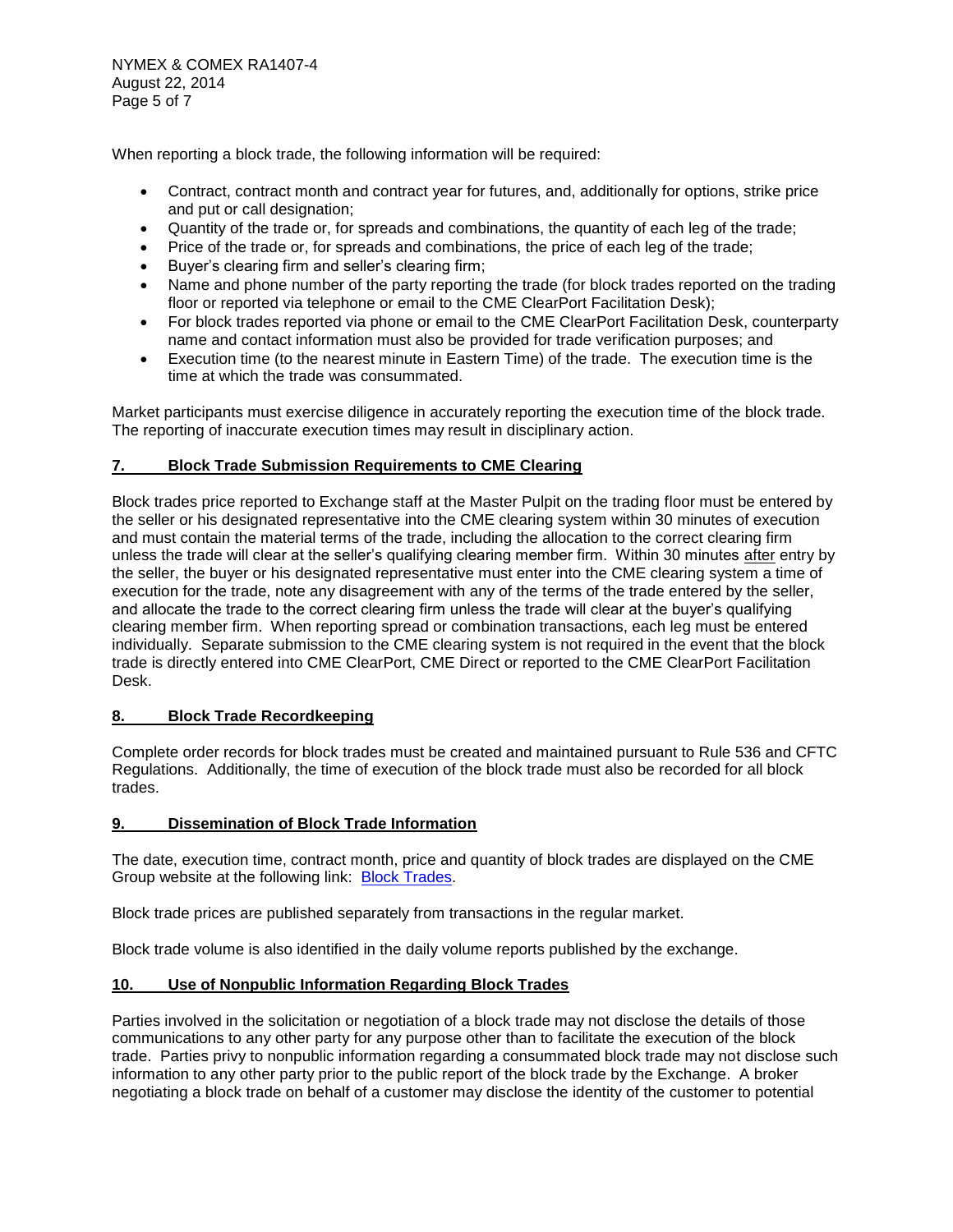NYMEX & COMEX RA1407-4 August 22, 2014 Page 6 of 7

counterparties, including the counterparty with which the block trade is consummated, only with the permission of the customer.

Pre-hedging or anticipatory hedging of any portion of a block trade in the same product or a closelyrelated product based upon a solicitation to participate in a block trade is not permitted. A closely related product is a product that is highly correlated to, serves as a substitute for, or is the functional economic equivalent of the product being traded as a block.

Counterparties to a block trade are permitted to initiate trades to hedge or offset the risk associated with the block trade following the consummation of the block trade, including during the period preceding the public report of the block trade by the Exchange.

Except as provided above, parties privy to nonpublic information attendant to a block trade are prohibited from trading in the same product or a closely-related product for the purpose of taking advantage of such information prior to the public report of the block trade by the Exchange. This prohibition is not intended to preclude such parties from continuing to transact in the marketplace in the context of their normal business; rather, it precludes parties in possession of actionable nonpublic information regarding an imminent block trade or report of a block trade from specifically using such information to their advantage. Information regarding a block trade is considered to be nonpublic until such time that the block trade details have been disseminated to the marketplace by the Exchange or the information can otherwise be demonstrated to have become stale or obsolete.

Parties solicited to provide a two-sided block market are not deemed to be in possession of nonpublic information provided that side of market interest is not disclosed in the context of the solicitation.

#### **11. Block Trades between Affiliated Parties**

Block trades between the accounts of affiliated parties are permitted provided that 1) the block trade is executed at a fair and reasonable price; 2) each party has a legal and independent bona fide business purpose for engaging in the trade; and 3) each party's decision to enter into the block trade is made by an independent decision-maker. In the absence of satisfying the requirements above, the transaction may constitute an illegal wash trade prohibited by Rule 534 ("Wash Trades Prohibited").

### **12. Text of NYMEX & COMEX Rule 526**

#### **Rule 526 BLOCK TRADES**

The Exchange shall designate the products in which block trades shall be permitted and determine the minimum quantity thresholds for such transactions. The following shall govern block trades:

- A. A block trade must be for a quantity that is at or in excess of the applicable minimum threshold. Orders may not be aggregated in order to achieve the minimum transaction size, except by those entities described in Sections I. and J.
- B. Each party to a block trade must be an Eligible Contract Participant as that term is defined in Section 1a(18) of the Commodity Exchange Act.
- C. A member shall not execute any order by means of a block trade for a customer unless such customer has specified that the order be executed as a block trade.
- D. The price at which a block trade is executed must be fair and reasonable in light of (i) the size of the block trade, (ii) the prices and sizes of other transactions in the same contract at the relevant time, (iii) the prices and sizes of transactions in other relevant markets, including without limitation the underlying cash market or related futures markets, at the relevant time, and (iv) the circumstances of the markets or the parties to the block trade.
- E. Block trades shall not set off conditional orders (e.g., Stop Orders and MIT Orders) or otherwise affect orders in the regular market.
- F. Unless otherwise agreed to by the principal counterparties to the block trade, the seller, or, in the case of a brokered transaction, the broker handling the block trade, must ensure that each block trade is reported the Exchange within five minutes of the time of execution in the following futures products: Brent Crude Financial, Brent Crude Oil Last Day Financial, Light Sweet Crude Oil, Gulf Coast Sour Crude Oil, New York Harbor ULSD